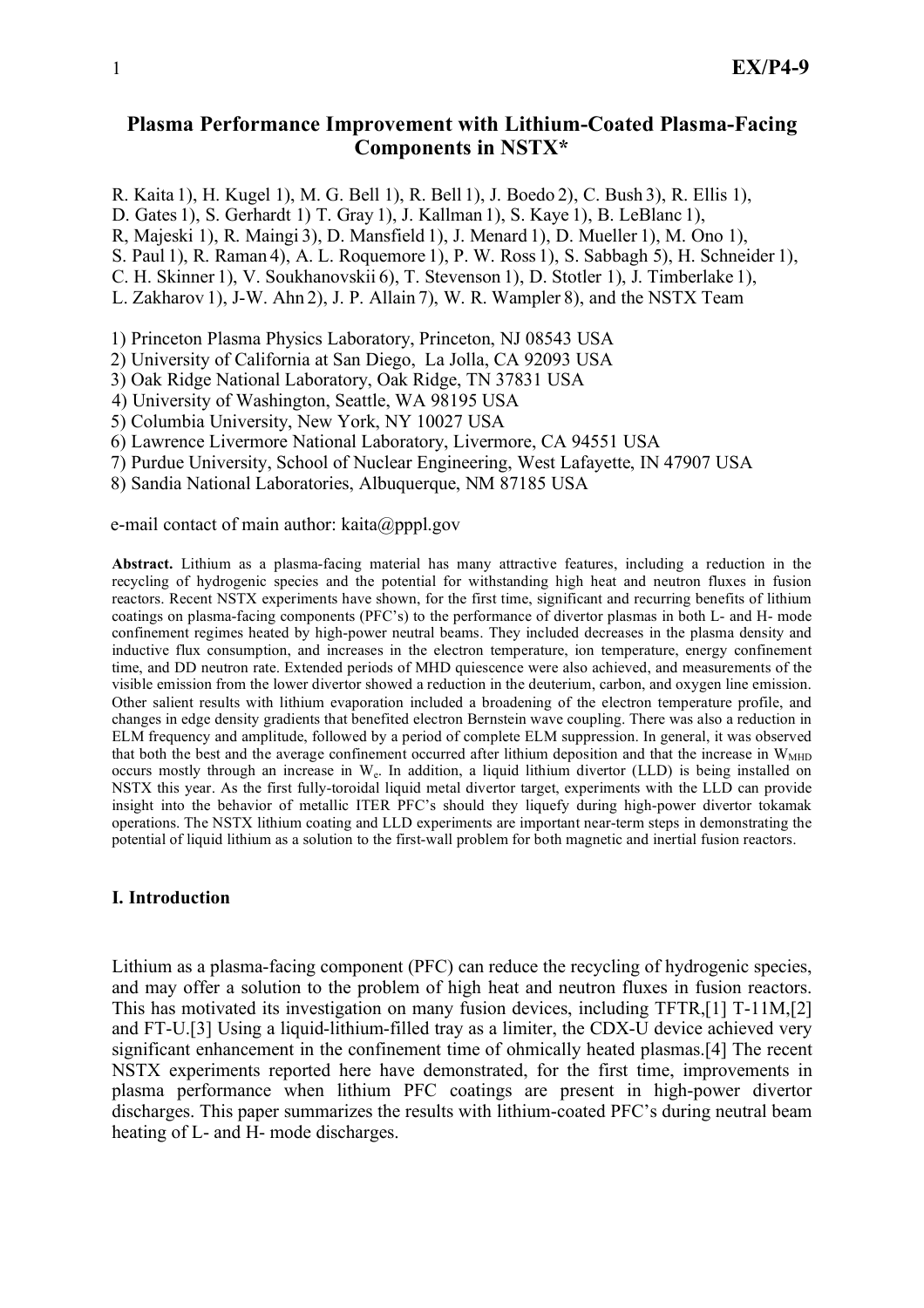## **II. Description of NSTX and Lithium Evaporation System**

The NSTX[5] device is a large spherical tokamak with plasma major and minor radii of 0.85 m and up to 0.67 m, respectively. Auxiliary heating capabilities include 7 MW of deuterium neutral beam injection (NBI) and 6 MW of RF power for high-harmonic fast-wave (HHFW) heating and current drive. Discharges in excess of 1 MA can be sustained for more than 1 s. The present PFC's are primarily ATJ graphite and carbon fiber composite tiles.

During NSTX experiments in 2008, lithium coatings of the PFC's were applied with two ovens mounted on the upper dome of the vacuum vessel (Fig. 1a).[6] Each LIThium EvaporatoR (or LITER) consisted of a lithium reservoir, with a 90 gm capacity, inside a heated stainless steel oven. They were used to direct a collimated stream of lithium vapor downwards toward the tiles on the lower center stack and divertor.

The two LITERs were separated by 150° toroidally to coat the entire divertor area. The larger arrows indicate the "centroids" and the smaller arrows approximate the "e-folding" distance of the lithium deposition pattern. The trajectories bend away from the axis of the LITERs, since they had exit ducts that were oriented to maximize evaporation into the divertor region. Figure 1b depicts the areas covered by the LITERs, and the radial extent of the inner and outer divertors. Since the lithium deposition was "line-of-sight," the center stack partially blocked the area either LITER covers. The lithium from each LITER, however, could reach the "shadow" region of the other (Fig. 1b).

A typical sequence prior to a plasma shot would be to conduct helium glow discharge cleaning (HeGDC) for up to 9.5 min, followed by lithium evaporation onto the PFC's for up to 10 min. It typically takes over an hour for the oven temperature to drop sufficiently for lithium evaporation to cease. Since the goal was to minimize the passivation of the lithium after deposition onto the PFC's, each LITER was withdrawn behind a movable shutter prior to HeGDC and plasma shots. This minimized the time from the end of the application of the lithium to the PFC's, while still preventing lithium from entering the vacuum vessel. Depending on the LITER temperature settings, the total rates from the two evaporators varied between 5 and almost 85 mg/min. This was monitored with a quartz deposition monitor, whose position is indicated by "ODM" on Fig. 1b.[7]



*FIG. 1. (a) Elevation of NSTX showing position of LITERs. (b) NSTX plan viewing indicating toroidal location of LITERs and coating regions blocked by center stack.*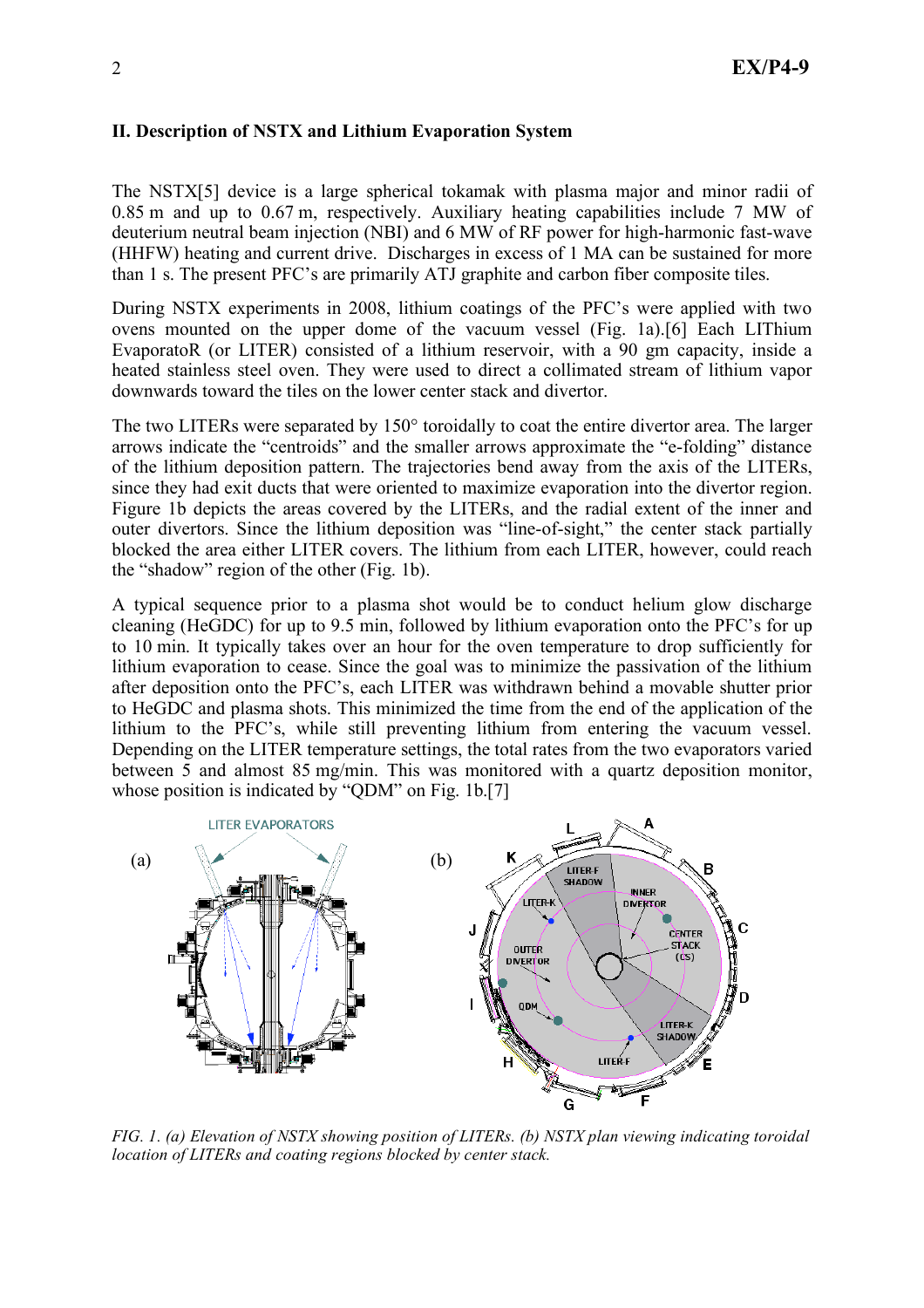#### **III. Effects of Lithium Coatings on Plasma-Facing Components**

Experiments before 2008, which were conducted with a single LITER, indicated that lithium deposition prior to a NBI-heated plasma shot decreased the plasma density, inductive flux consumption, and ELM frequency and increased the average electron temperature, ion temperature, energy confinement time, and DD neutron rate. In addition, extended periods of MHD quiescence were observed.<sup>[8]</sup>



*FIG.* 2 Demonstration of stored energy ( $W<sub>MHD</sub>$ ) increase after lithium deposition

These features were again observed with two LITER evaporators, but were more pronounced and reproducible. An example of this is the increase in stored energy after lithium deposition (Fig. 2), which is greatest for the electrons. Plasma parameters as a function of time are compared for discharges before and after lithium evaporation in Fig. 3. Prior to 2008, the maximum evaporation from the one available LITER evaporator was about 40 mg/min. With two LITER operation in 2008, a maximum evaporation rate of over 80 mg/min was achieved.



*FIG. 3 Time evolution of plasma parameters before and after lithium evaporation at (a) lower rate with one LITER prior to 2008 and (b) higher rate with two LITERs in 2008*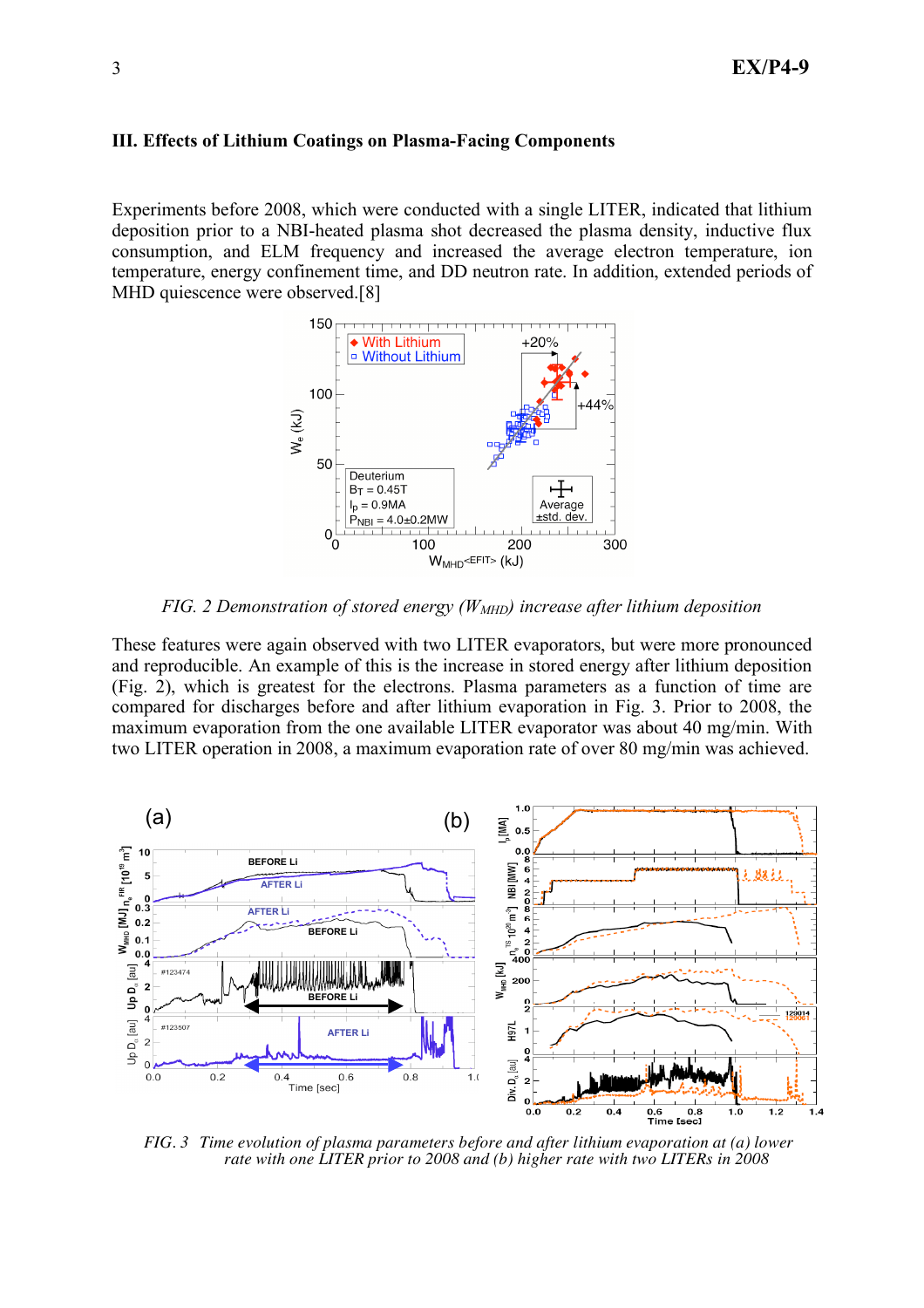

*FIG. 4. Average loop voltage during current flattop as function of internal inductance.*

The most conspicuous difference between the lower and higher lithium deposition rates is the extended plasmas obtained under the latter conditions (Fig. 3b). When combined with improved error-field correction at high beta, the longest discharges ever observed on NSTX were achieved. Plasmas with lithium-coated PFC's exhibited reduced flux consumption, as summarized in Fig. 4. The squares correspond to plasmas before the application of lithium, and the diamonds are for shots taken right after LITER evaporation. In the discharges shown, the average of the loop voltage was calculated from 0.2 s after the start of the plasma until the time of maximum stored electron energy. The distinct grouping of the plasmas after lithium evaporation around lower average loop voltages at lower internal inductances suggests more efficient flux consumption, and one potential mechanism is the change in conductivity as the temperature profile broadens in the presence of lithium-coated PFC's.



*FIG. 5. (a) Electron temperature profiles and (b) peak electron temperature as function of average value for discharges with and without lithium-coated PFC's*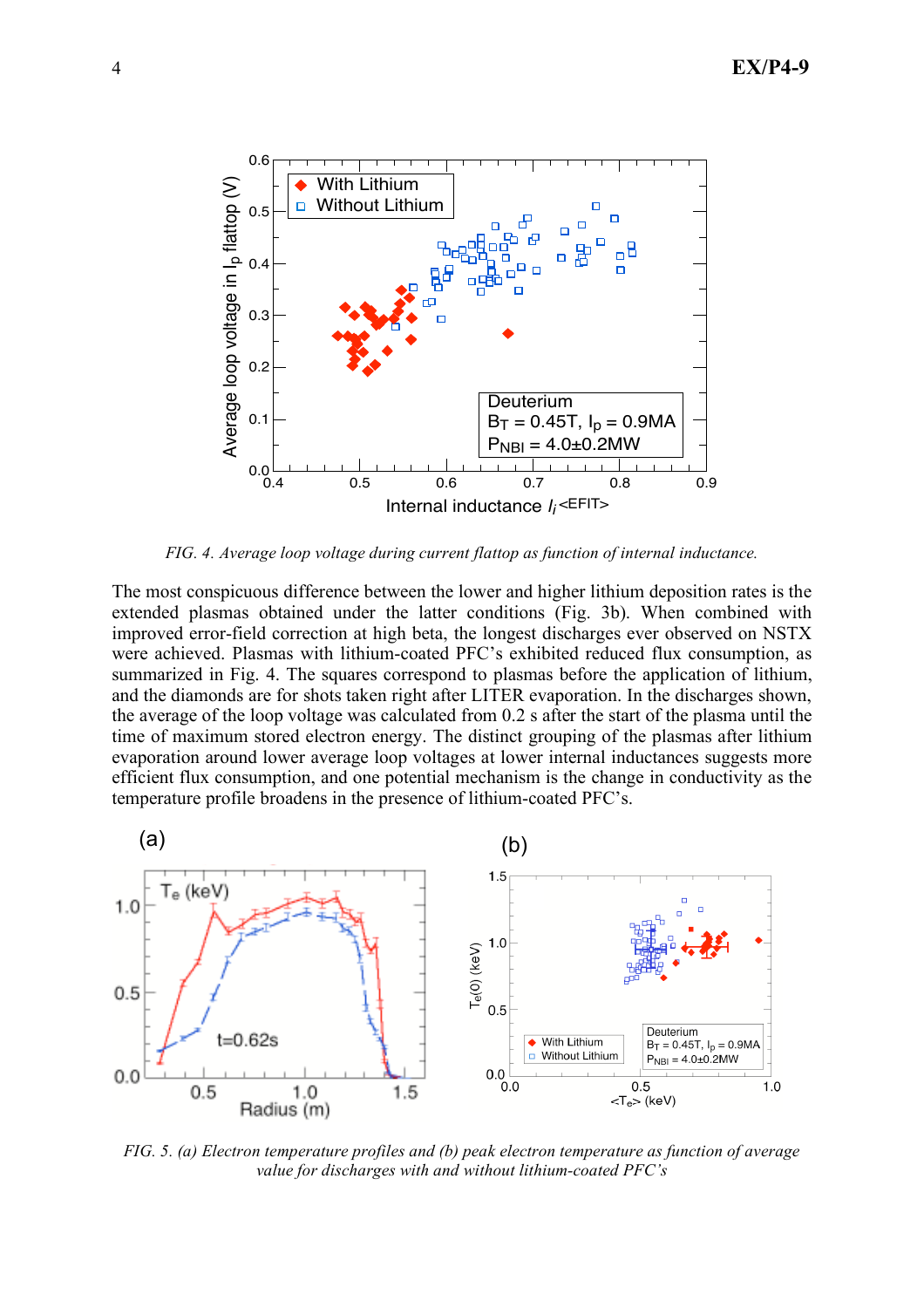The profiles for discharges with and without lithium evaporation are compared in Fig. 5. Electron temperature profiles are typically broader with lithium-coated PFC's (upper curve in Fig. 5a). The consistency of this tendency is evident in Fig. 5b, where the peak electron temperatures are plotted as a function of their average values. In this figure, the same symbol convention used in Fig. 4 is followed. Broader electron temperature profiles mean higher gradients in the edge pedestal region, which should lead to higher edge bootstrap currents. Current density profiles were calculated with the TRANSP transport code, based on parameters measured for plasmas with and without lithium-coated PFC's. These are shown in Fig. 6, and they illustrate the increase in the edge bootstrap current for discharges after the application of lithium. Such behavior is consistent with the absence of ELM's in these plasmas, if their stability against ballooning modes is a requirement for ELM suppression. Edge stability calculations using the ELITE and DCON codes have been performed for NSTX plasmas with Type V ELM's. These discharges did not have lithium PFC's, and similar analysis is planned for plasmas after lithium was introduced.[9]



*FIG. 6. Bootstrap current profiles for discharges with and without lithium-coated PFC's*

Lithium-coated PFC's are expected to reduce edge recycling. To look for evidence consistent with this in the density profile in the scrapeoff layer (SOL), measurements were performed using a broadband swept X-mode reflectometer, covering a frequency range of 6 to 27 GHz. By sweeping the frequency, average density profiles were obtained at 1.8 ms intervals.[10] Fig. 7 compares the SOL density profiles from shots at about 0.36 s into discharges with two LITERs operating. The evaporation rate was 18.2 mg/s prior to shot 129024, when the profile labeled with that discharge was obtained and ELM's were still present.



*FIG. 7. Scrapeoff layer density profiles for discharges with and without lithium-coated PFC's*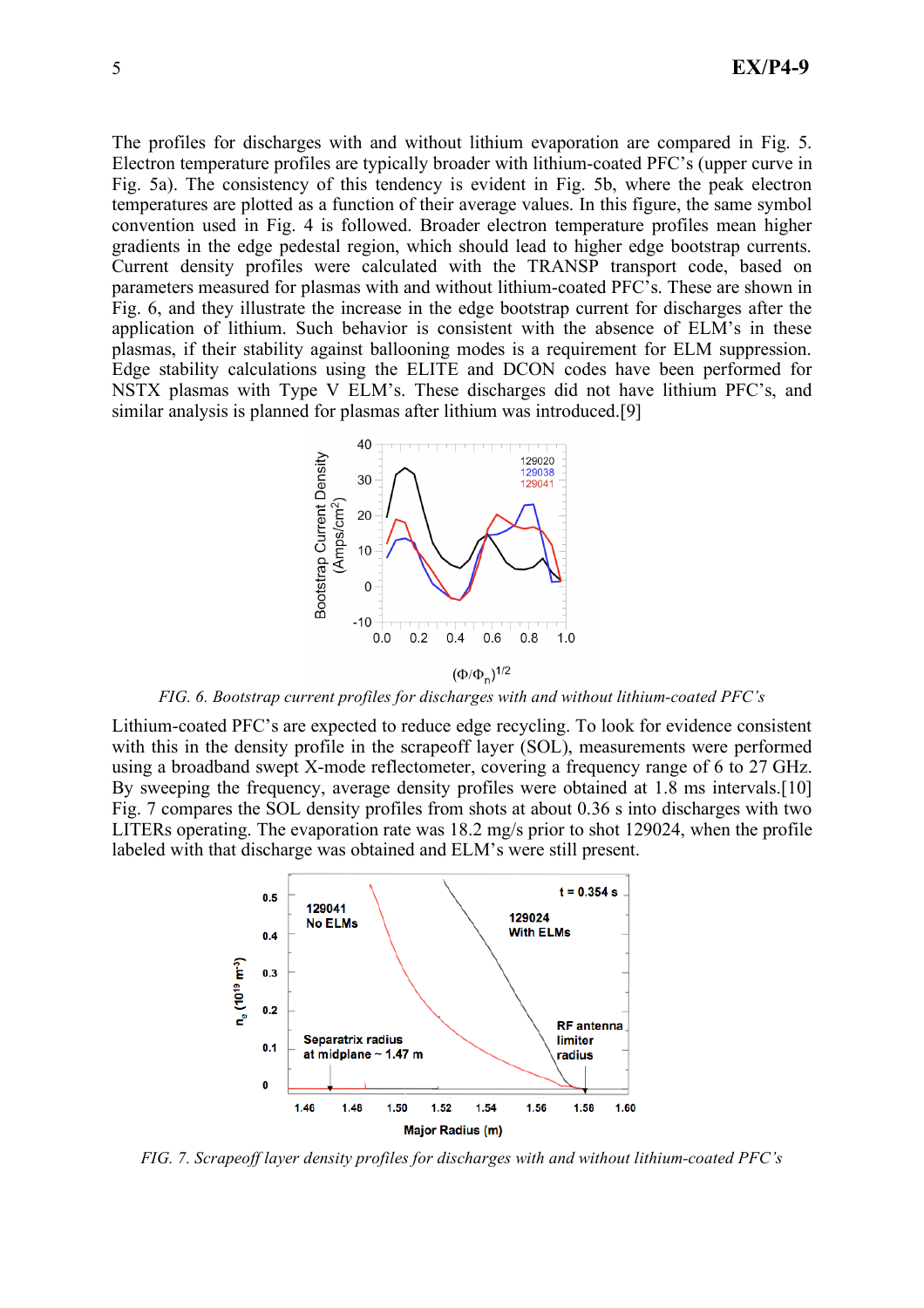The evaporation rate was 81.7 mg/s prior to shot 129041, when the profile corresponding to that shot in Fig. 7 was measured and the ELM's were suppressed. At the lower lithium evaporation rate, the density rise is almost linear with decreasing radius. The density reaches the same value at a significantly smaller major radius at the higher evaporation rate, and the shape of the profile has markedly changed.

In addition to lowered recycling, there is evidence for deuterium pumping with lithium coatings. Figure 8 shows the fueling required from gas puffing and NBI to achieve a given plasma electron inventory. Prior to the application of lithium, there is a clustering in the range of 2 to  $3x10^{21}$  total electrons. After lithium evaporation, the data show that consistently higher fueling rates are needed to achieve the same electron content in the plasma.



*FIG. 8. Dependence of electron inventory on fuel electrons in plasmas with and without lithiumcoated PFC's*

### **IV. Liquid Lithium Divertor**

A liquid lithium divertor (LLD) is being installed on NSTX, to enable experiments with the first complete liquid metal divertor target in a high-power device in 2009. The location in the vacuum vessel is shown schematically in Fig. 9. The LLD is a conic section with four 90 degree segments, each consisting of a 1.9 cm-thick copper plate with a 0.02 cm-thick stainless steel liner that is isolated toroidally with carbon tiles. Molybdenum will be plasma sprayed onto the liner in vacuum, to form a 0.01 cm-thick layer with 50% porosity. This will become the plasma-facing surface when filled with lithium, which will be kept liquid by resistive heaters in the plates.[11]

The present outer divertor (Fig. 1) consists of concentric rows of ATJ graphite tiles on copper baseplates. Lithium evaporated onto the tiles prior to a shot would solidify, and pump only while the hydrogenic atoms can react with the surface layer of the lithium coating. The LLD will replace part of these tiles with lithium that will be kept molten. Because the lithium will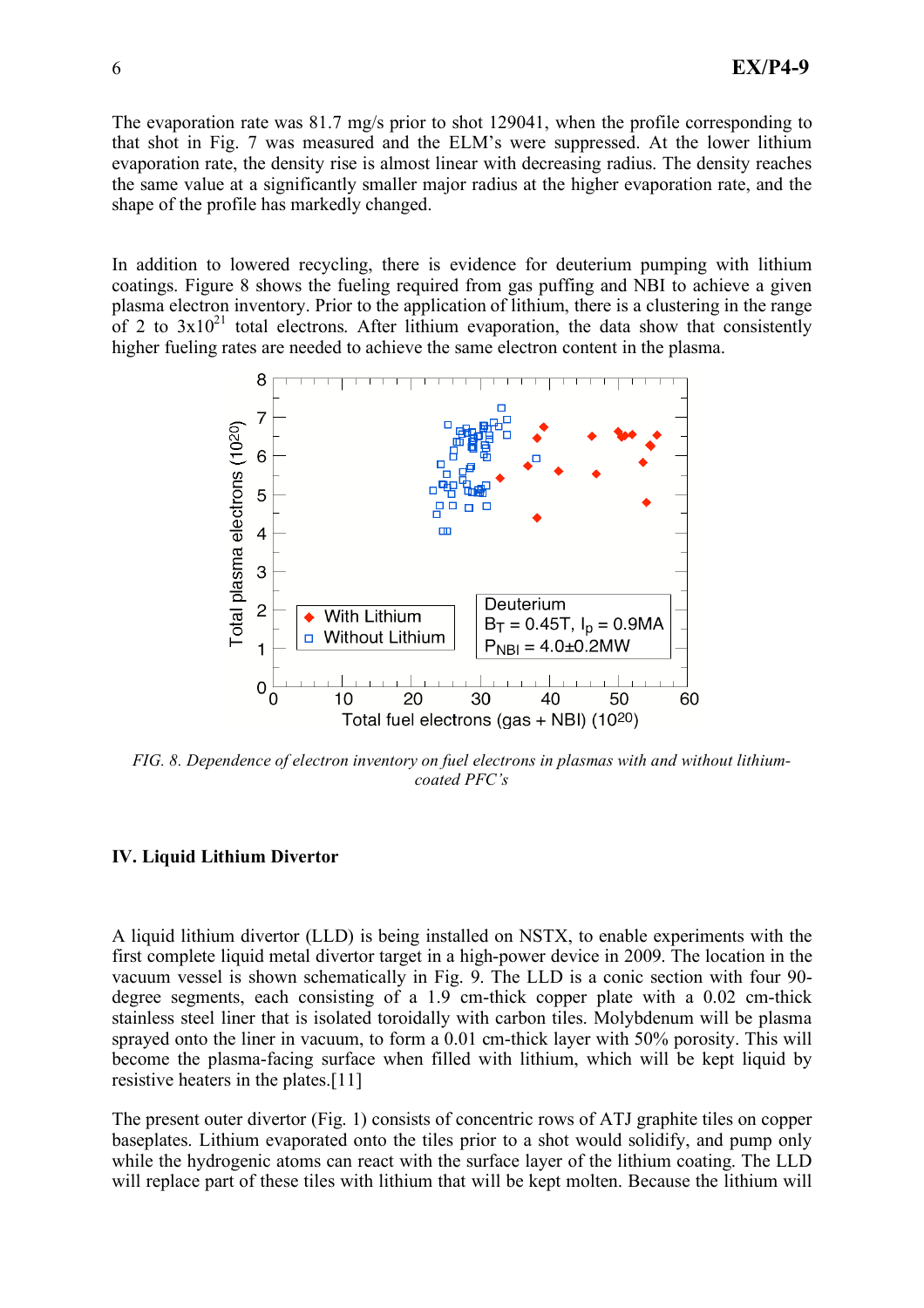continue reacting with hydrogen or deuterium until it is volumetrically converted to hydrides,[12] the LLD is expected to provide better pumping than lithium coatings on carbon PFC's.



*FIG. 9. Schematic of NSTX showing location of Liquid Lithium Divertor inside vacuum vessel*

Detailed edge plasma modeling has begun with the UEDGE transport code to simulate the effects of reduced recycling expected from the LLD.[13] The simulations start with adjusting the transport coefficients until the edge temperatures and densities match the data from the multipoint Thomson scattering diagnostic for existing NSTX plasmas. New profiles are then generated for a variety of recycling coefficients (Fig. 10).



*FIG. 10. Edge density profiles calculating with UEDGE for NSTX Liquid Lithium Divertor assuming different recycling coefficients*